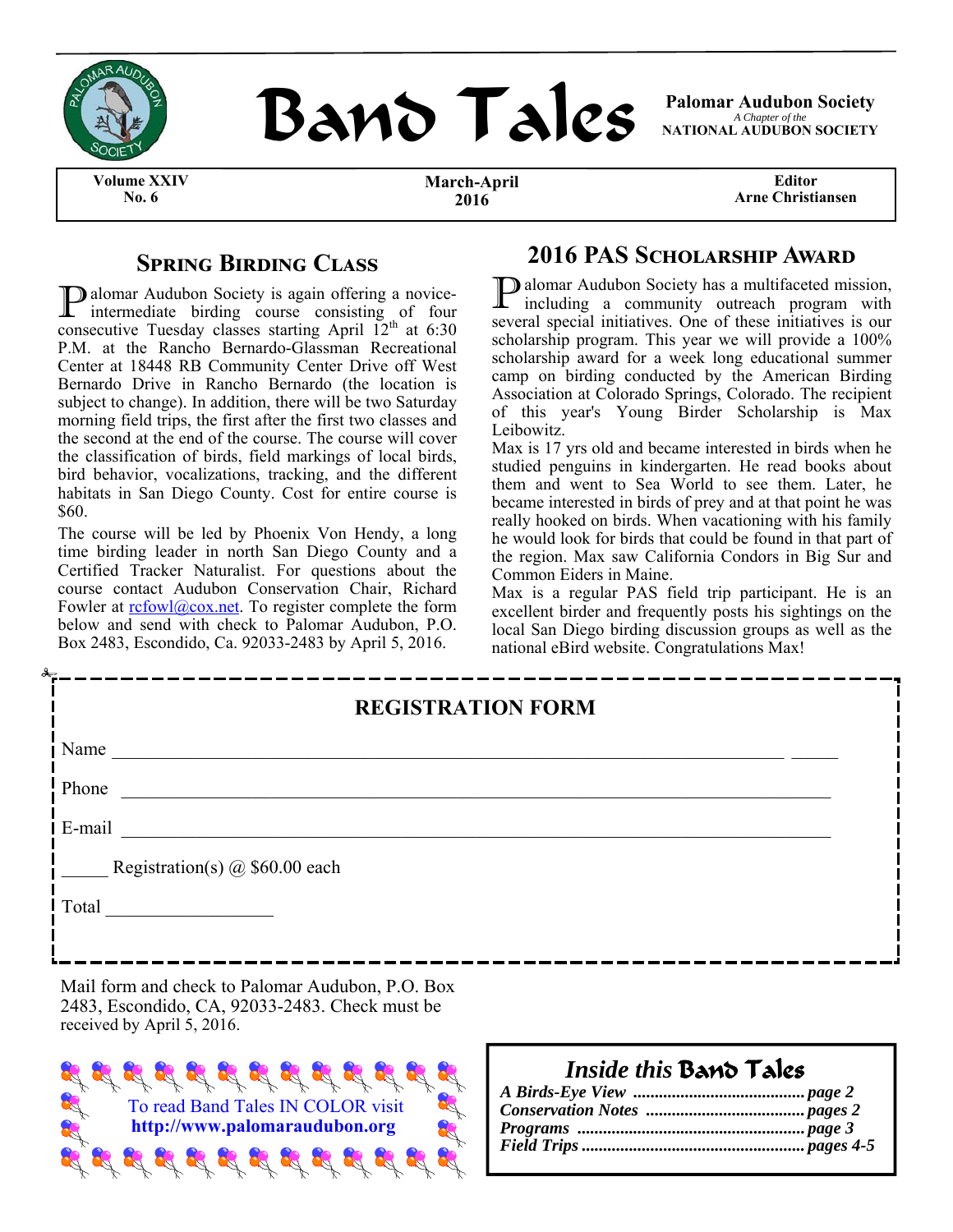## **A BIRD'S EYE VIEW** *Penny Hernandez*

L et me start out by apologizing to those of you who did not receive your January/February newsletter.



The Board is looking into what the problem may be to see whether we can remedy it. We have new volunteers printing and attaching labels so we need your patience until they get fully used to the process. If you want to go back and see any old or current issue, you can go to our

website which is masterfully hosted by Jeff Ebright, WWW.PALOMARAUDUBON.ORG and read many years' copies of the newsletter.

I don't know how many of you know your Board Members, but they are very hard working individuals. Jim Beckman, Vice President, takes care of the great programs we have been having and plans all the field trips. He is also extremely knowledgeable when we have questions about any Audubon business. Jeff Ebright, Secretary, not only takes the minutes at the board meetings, but helps Tim Burr prepare labels for the newsletters. He also helps with any computer questions we may have and is our Web Master. Sunny Christiansen, Treasurer, helps with the Christmas Bird Count, yearly picnic and snacks at the meetings. She also serves as the ultimate proofreader for the newsletter. Jan Behrhorst, Director, puts labels on the newsletters and takes them to the Post Office. Dianne Benham, Director, plans our great trips to The Kern River, Salton Sea and other fascinating birding adventures. She also helps with the Christmas Bird count and the picnic. Richard Fowler is our Conservation Chair and has organized terrific birding classes. Alice Holmes is our Membership Chair. Doug Walkley leads many of our field trips and last but not least is Tom Trowbridge, who leads walks and participates in special bird counts.

I also want to thank all the other members who volunteer their time to lead walks and contribute snacks, and help Jan prepare the newsletter. We also thank Arne Christiansen, Editor of the Band Tales.

Thank you all for being members.



*Let's hear it for the Salton Sea PAS-ers!! (photo courtesy of Dianne Benham)* 

### **CONSERVATION NOTES** *Richard Fowler*

# **SALTON SEA BIRD TRIP**

In January  $29<sup>th</sup>$  twenty-seven PAS birders descended on Brawley California for another Salton Sea

adventure. Led by Brawley native and veteran bird guide Bob Miller we enjoyed seeing 104 species over the next day and a half.

Our first destination on Saturday morning was the Sonny Bono Salton Sea National Wildlife Refuge Unit 1. This is an area with fresh water ponds and fields planted with crops that



provide food for migrating water fowl. Immediately, we were witness to huge flocks of Snow Geese (estimates in the thousands) as well as large numbers of Sandhill Cranes. Initially the geese were grazing on the grass lands, but took flight and circled overhead calling loudly, which was truly an awesome sight. It was also impressive to see large numbers of both Brown and White Pelicans flying nearby.

We then moved on to the observation tower on Unit 1. This provided us with a great view of a marshy area with reeds and cattails. There were lots of birds including a family of Hooded Mergansers, though the most impressive sight to this observer were the hundreds of Tree Swallows perched on the power lines and darting over the marsh. In spite of the chilling morning there was food to be had.

Along the road to the Sea Bob pointed out a Stilt Sandpiper on a mud flat next to a pair of Dowitchers. Most of us got a good look at this bird and its downward tilt when feeding.

Upon reaching the Sea we drove along the dike on it's southern border. Birds were plentiful, but especially noteworthy was an immature Glaucous-winged Gull and a Neotropic Cormorant. The latter was spied in a large colony of Double-crested cormorants.

We finally arrived at the Visitor's Center where we were greeted by some of the regulars of the Salton Sea, namely the Abert's Towhee, Gambel's Quail, Verdin, Black-tailed Gnatcatcher and Burrowing Owl. The Owl was seen at several locations along the roads and could be spotted by the yellow signs next to their tubular homes, another environmental success!

In the afternoon we went in search of the Mountain Plover. It had been spotted that morning in a large field. After several stops and many Killdeer sightings, several Mountain Plovers were identified by Bob. They were not easily visualized even with the most powerful scopes, but most of us got a look. Another fantastic sight in this area was a long string (over a mile long) of Red-winged Blackbirds making their way from the cattle yards back to their perches near the Sea.

An early start on Sunday took us to a local dump site off Carter road in search of the Crissal Thrasher. This was to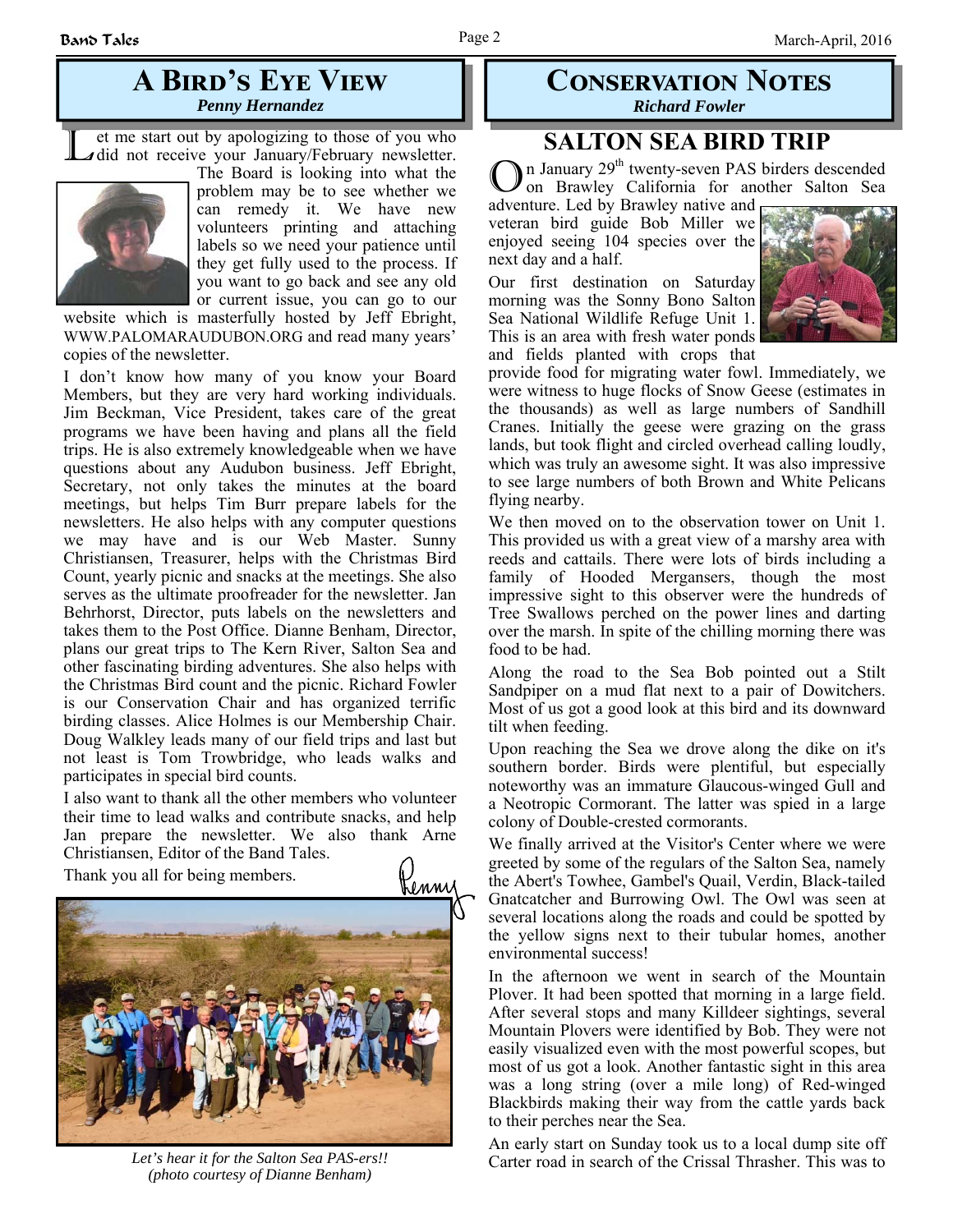no avail. The site is not to be recommended to anyone not familiar with the back roads of Imperial County.

Our next stop was the Alamo Wetlands Project located along the Alamo River which flows out of Mexico. This project was started over ten years ago by a coalition of groups committed to cleaning up the water flowing into the Salton Sea. So far it has been a success in greatly reducing bacterial counts as well as other pollutants. It consists of a series of ponds planted with reeds and other marsh plants that help purify the river water before it runs into the Sea. Two similar projects are planned for the New River. These projects will not be affected by the cut off of the flow of Imperial irrigation water to the Salton Sea which is scheduled for next year. The site had an abundance of wildlife including a muskrat, Least Bittern, Soras, and several Neotropic Cormorants.

Our final stop was Brawley's River Park off Cattle Call Drive where a Gila Woodpecker and Great-horned owl were spotted.

Kudos to Diane and Hal Benham for organizing this trip. Our guide was great, as was the Brawley Inn and Assagio's restaurant. From the environmental prospective I was left with optimism that progress is being made to clean up the water flowing into the Salton Sea as well as progress in providing food for migrating water fowl. Whether more will be needed to protect this special habitat in the future remains to be seen

*Please join us for our interesting monthly program and refreshments at the Remington Club, 16916 Hierba Drive, Rancho Bernardo. There is a social period beginning at 7:00 pm with the meeting and program getting under way promptly at 7:30 pm.*

**PROGRAMS** 

### Thursday, March 24<sup>th</sup> **Phil Unitt "A Century Later: Resurveying the San Jacinto Mountains"**

In 1908, two teams of biologists from the University of California spent five months in the San Jacinto Mountains of Riverside County conducting an extensive survey of the flora and fauna. Led by Joseph Grinnell, the biologists were almost continually in the field from May through September. In 2008, 100 years later, the San Diego Natural History Museum embarked on an equally ambitious project to meticulously replicate the 1908 study. The team was led by Phil Unitt a native San Diegan, who has spent his entire professional career in the San Diego area, and few people know the avifauna of the region as well as he does. Phil serves as the Collections Manager of the Birds and Mammals Department of the San Diego Natural History Museum and was the guiding force and author behind the San Diego County Bird Atlas. He has led the San Jacinto Mountain resurvey project since its inception, and will share with us the fascinating history of this project and it's many interesting findings to date. Mark your calendar for this one. Don't miss it!



Thursday, April 28th **Char Glacy "The Birds of Australia"** 

L ocal birder and PAS member, Char Glacy, recently spent seven weeks birding in each of Australia's important geographic regions including **the environs of Sydney, Melbourne, Adelaide, Perth, southwest Australia, and Alice Springs. She then flew on to Darwin and continued to Queensland (Cairns, Atherton Tableland, Outback Queensland, and O'Reilly's Guest House. Her presentation will also feature the endemics and mammals of Tasmania.** Wow! Quite an adventure! It should be fun to hear her story!



*(photos courtesy of Joan Comito)*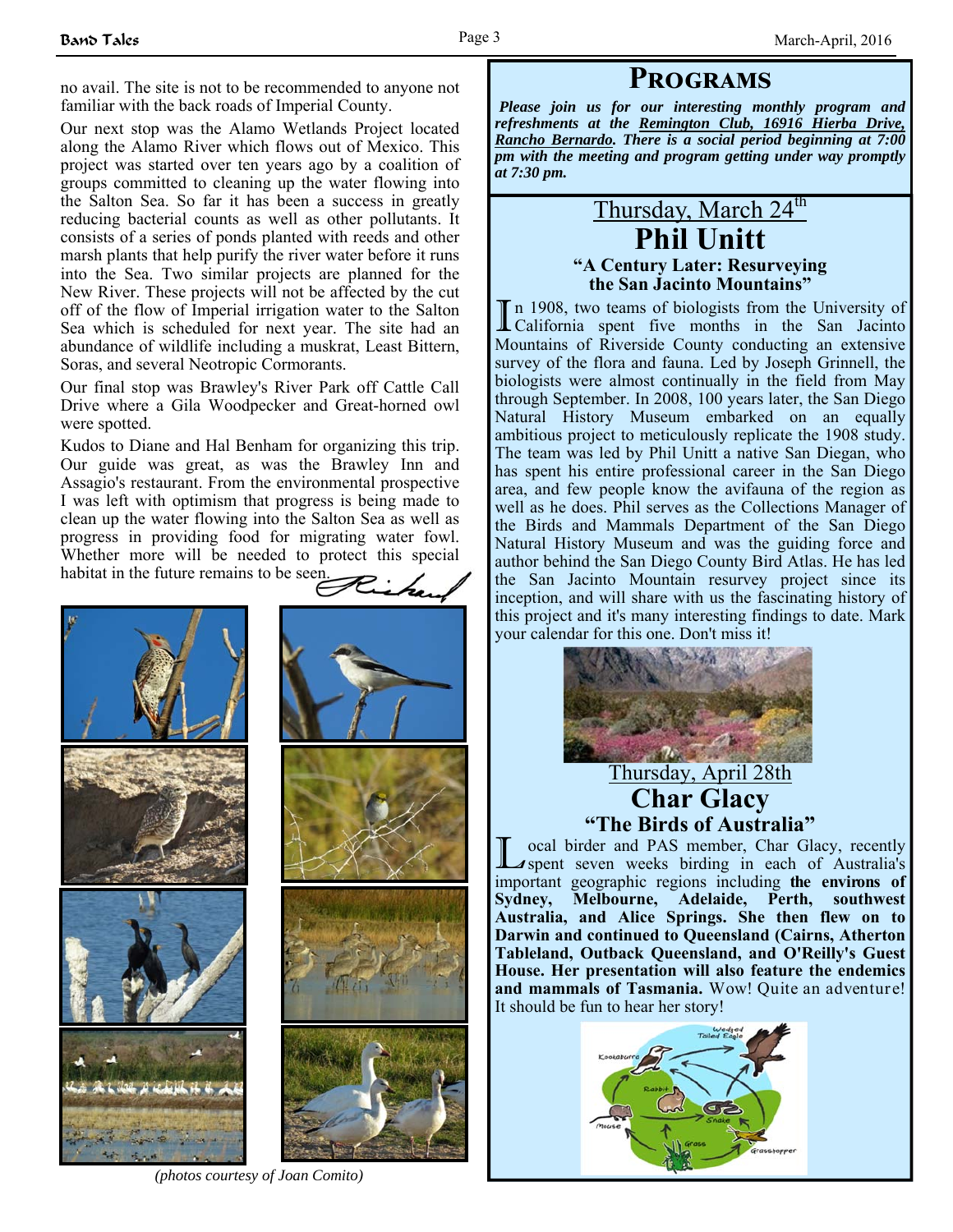## **FIELD TRIPS** *Jim Beckman*

 $\bar{y}$  hether a seasoned birder or a beginner, you are welcome to join us. For more information call the trip leader shown below. Heavy rain cancels trips. Locations in Thomas Guide Coordinates are shown in parenthesis as (Page-Column Row). Ratings: 1=easy, suitable for all levels, 2=moderate, a bit more walking and possibly some hilly terrain, 3=challenging, longer hikes and may involve some steep terrain.

> Saturday, March 5 **San Diego Bird Festival – No Field Trip** Saturday, March 12, 8:30 a.m. **San Jacinto Wildlife Area** Riverside County

> > **(RC 749-B4) Rating: 2**

From San Diego County take I-15 north through Temecula and take the I-215. Continue north on the I-215. Exit at the Ramona Expressway right (east). Continue east to Lakeview (a small town) At the stoplight, turn left (north) on Davis Road. Proceed on the asphalt and gravel road for two miles to the SJWA headquarters parking lot on the right. From Escondido allow 75 minutes drive time. **Bring a lunch.** Always a PAS favorite!

Leader: Sally Sanderson

760-749-6995

Saturday, March 19, 8:30 a.m. **Whelan Lake Bird Sanctuary** Oceanside **(1066-F7) Rating: 2**

From Highway 78 west, exit north on El Camino Real and continue to Douglas Drive. From I-5 north exit east on Highway 76 and continue to the Douglas Drive exit. Take Douglas Drive north approximately 1 mile and turn left on North River Road. Continue west on North River Road to the entrance gate at the end. **Proceed to the Sanctuary on the dirt road. Disregard the "No Trespassing" Signs. Park at the parking area next to the caretaker's house overlooking the lake.**

Leader: Doug Walkley 310-387-8190

> Saturday, March 26, 8:30 a.m. **Lake Hodges** Del Dios **(1149-E4) Rating: 2**

From I-15 in Escondido exit at Via Rancho Parkway and drive west to Lake Drive. Turn left and drive south about 1/2 mile. Meet at Del Dios Park across from the Country Store. We should see waterfowl, shorebirds and a whole host of local residents.

Leader: Jeff Ebright 858-484-3932



#### Saturday, April 2, 8:30 a.m.

#### **San Pasqual Agricultural Trail**  Escondido **(1151-B1) Rating: 2**

Meet at the Ysabel Creek Road trailhead at the intersection Ysabel Creek Road & Bandy Canyon Road. This intersection can be reached from Highland Valley Road east off of Pomerado Road & I-15, or from Highway 78 east of the Wild Animal (Safari) Park. We hope to see local residents, which include Cactus Wren, Greater Roadrunner, and a few raptors, possibly the Zone-tailed Hawk. Bring a lunch for an after-birding picnic. Expect warm weather.

Leader: Jim Beckman 858-205-2819

#### Saturday, April 9, 8:30 a.m. **Old Mission Dam** San Diego **http://www.mtrp.org/park.asp (1230-F6) Rating: 2**

Take Highway 52 east to the Mast Blvd. exit in Santee. Turn north/east onto Mast Blvd. and then right at the 1st traffic signal (West Hills Parkway). Take West Hills Parkway to Mission Gorge Road and turn right. Take Mission Gorge Road 0.2 miles and merge right onto Father Junipero Serra Trail. Proceed 0.7 miles down Father Juniper Serra Trail to the Old Mission Dam parking lot, located on the right. This should be prime time for spring migrants.

Leader: Jack Friery

619-218-7342

### Saturday, April 16, 8:30 a.m.

**Big Morongo Canyon Preserve**

Morongo Valley, San Bernardino County

http://www.bigmorongo.org/

#### **(SB 616-J5) Rating: 1**

From Escondido, proceed north on I-15 for approximately 36 miles to the I-15/I-215 split in Murrieta. Change to I-215 north and continue about 30 miles to Highway 60 east. Take Highway 60 east then continuing east on I-10 approximately 40 miles to Highway 62. Go north on Highway 62 about 12 miles to Morongo Valley (a small town). About a mile or two into town, look for signs for Big Morongo Canyon Preserve. Turn right (south) on East Drive, a dirt road, to the Preserve. The parking lot is just beyond the caretaker's house. Picnic tables and restrooms are available. In the caretaker's yard, several hummingbird and seed feeders will attract many birds for your enjoyment. This location is always a spring hot spot and a favorite PAS field trip. Bring a lunch

for an after birding picnic at the bird feeders. Allow two hours travel time from Escondido. Leader: Doug Walkley 310-387-8190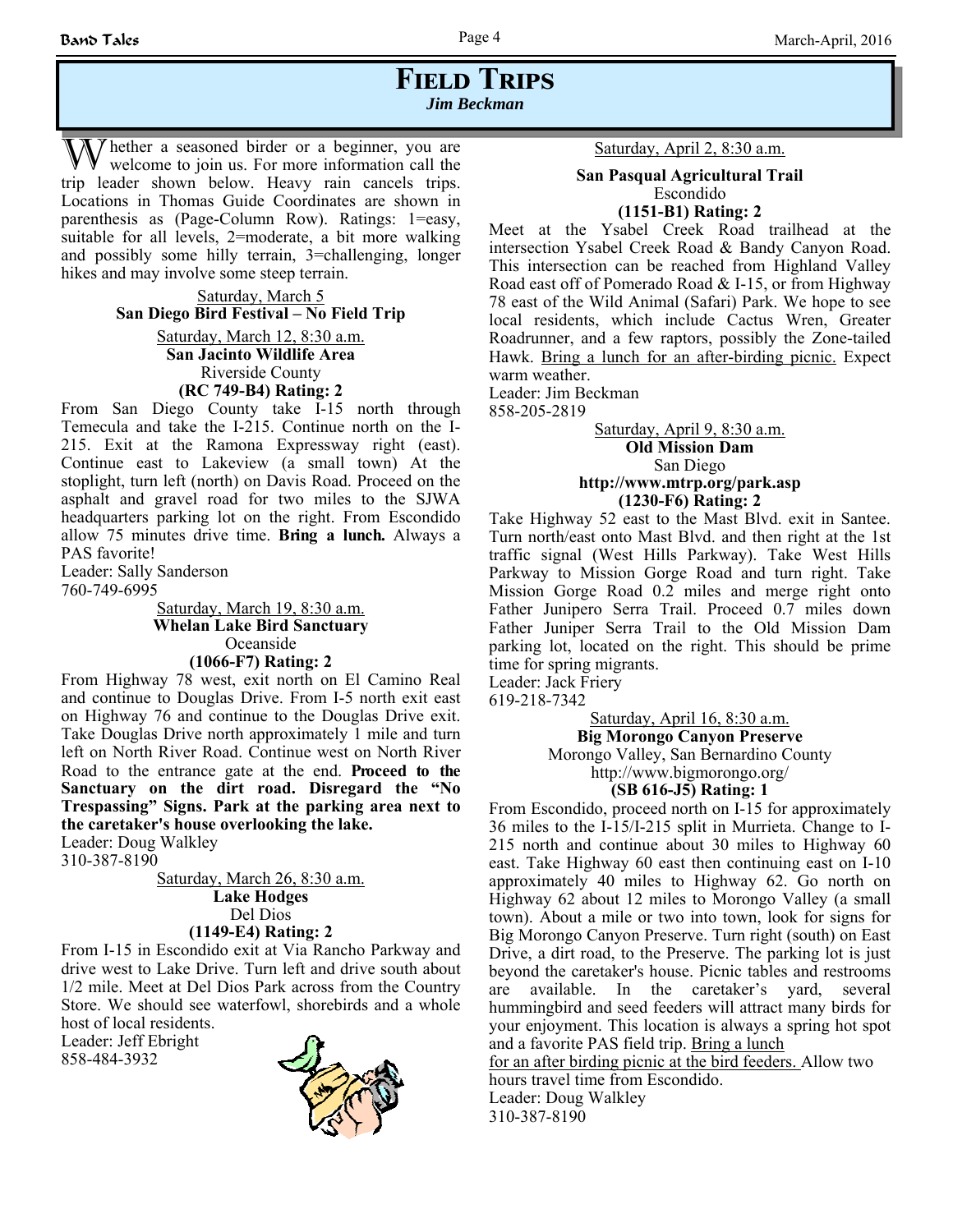#### Saturday, April 23, 8:30 a.m. **Dairy Mart Pond/Tijuana River Valley** San Diego **(1350 – D5) Rating: 2**

From North County, take the I-15 south and merge with the I-5 south to the Dairy Mart Road Exit. Turn right on Dairy Mart Road (south.) Meet at the dirt parking lot on your right just before the concrete bridge next to the large "TJRV County Park" sign and the pond on the west side of Dairy Mart Road. We will also drive a short distance to the TJRV Park Headquarters (public restroom and bird feeders) and then visit the nearby Bird & Butterfly Garden where there is a chance of seeing the elusive Blackthroated Magpie Jay.

Leader: Michael Beeve 209-247-5237

Saturday, April 30, 8:00 a.m. **(Note new earlier Spring/**

**Summer start time) Daley Ranch** Escondido

### **(1110-C3) Rating: 2-3**

From I-15 in Escondido, exit at El Norte Parkway and drive east approximately 3 miles. Look for the "Daley Ranch/Dixon Lake" signs and turn left on La Honda Drive. Continue north toward Dixon Lake and on to the **free** Daley Ranch parking area on your left. Meet at the trailhead kiosk.

Leader: Tom Trowbridge 760-743-1052

Saturday, May 7, 8:00 a.m.  **Wilderness Gardens Preserve** Pala **(409-E6) Rating: 2**

This small wilderness area represents a fine example of oak woodland habitat. Meet in the Wilderness Gardens parking lot, which is about 10 miles east of I-15 on Highway 76, on the south side of the highway. Look for the "Wilderness Gardens Preserve" sign. A parking fee is required, but free with senior County pass. Bring a lunch for an after-birding picnic. Expect warm weather. Leader: Jim Beckman 858-205-2819

### *PALOMAR AUDUBON SOCIETY WELCOMES THESE NEW AND RENEWING CHAPTER-ONLY MEMBERS:*

Michael & Sonja Beeve Arne & Sunny Christiansen Steve & Patti Ellis Ed & Janice Hall Martha Hayes Tracy Henchbarger Penny Hernandez Bonnie Packert Linda Rasmusson John Top Anna Trunnell Doug & Diane Walkley Ken Weaver Sharon Wellborn

# *AND WE APPRECIATE OUR DONORS VERY MUCH!*

Michael & Sonja Beeve Ed & Janice Hall Martha Hayes Alice Holmes Rustom & Meher Jamadar Seabury Mcgown Sharon Wellborn